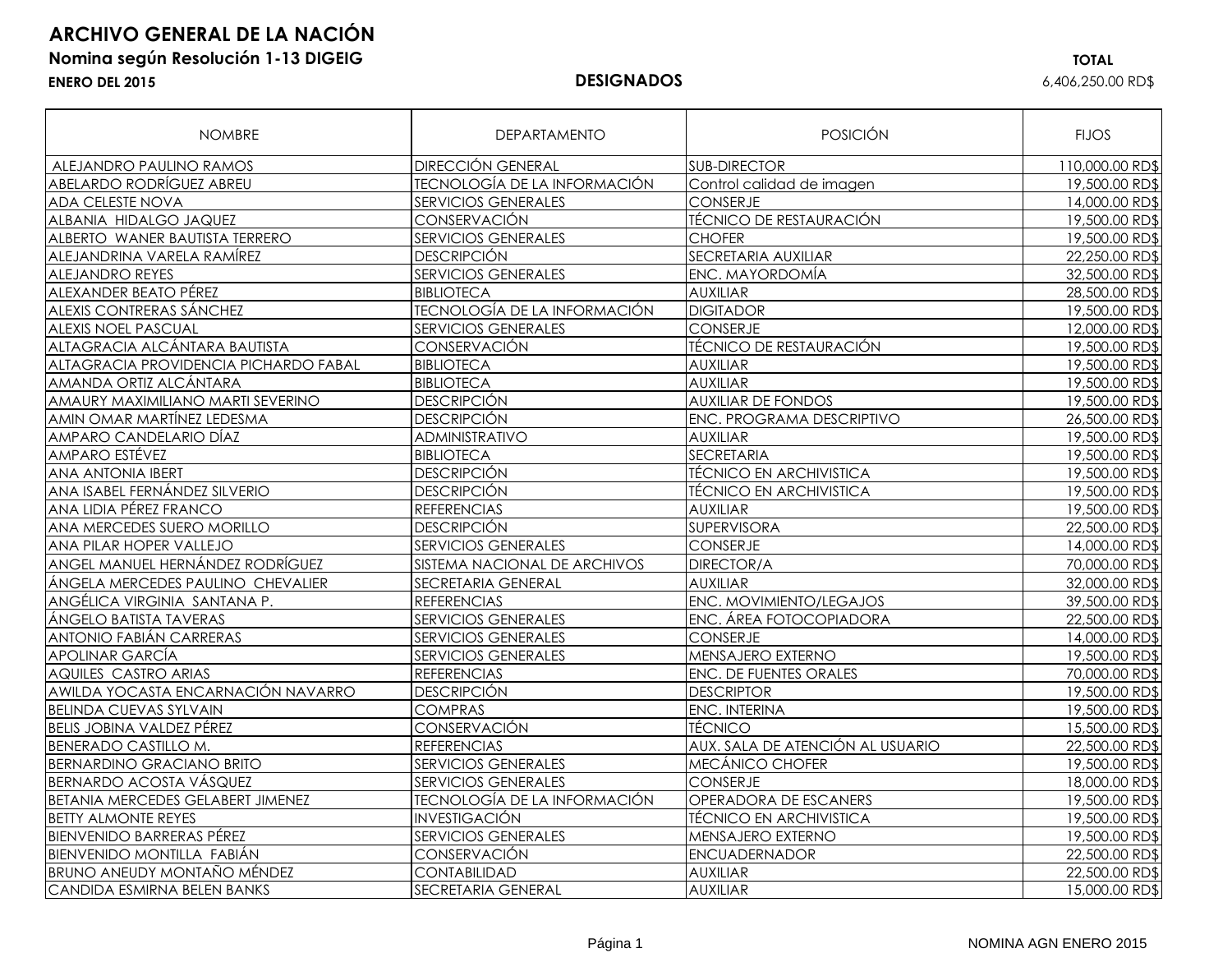| <b>CARLIZ CORPORAN</b>                    | <b>COMUNICACIÓN</b>                 | <b>SECRETARIA</b>                  | 19,500.00 RD\$ |
|-------------------------------------------|-------------------------------------|------------------------------------|----------------|
| <b>CARLOS ENRIQUE VALDEZ CUEVAS</b>       | <b>SERVICIOS GENERALES</b>          | <b>TÉCNICO ELECTRICISTA</b>        | 19,500.00 RD\$ |
| <b>CARLOS RAFAEL CASTELLANOS</b>          | <b>CONTABILIDAD</b>                 | AUXILIAR DE CONTABILIDAD           |                |
| CARLOS RUBÉN MATOS FERRERAS               | <b>DESCRIPCIÓN</b>                  | TÉCNICO EN ARCHIVISTICA            |                |
| CAROL ANN BÁEZ BELTRE                     | <b>TECNOLOGÍA DE LA INFORMACIÓN</b> | SÚPER. CONTROL CALIDAD / IMÁGENES  |                |
| CAROLINA VICTORIA MARTÍNEZ PANIAGUA       | <b>INVESTIGACIÓN</b>                | <b>DIGITADORA</b>                  | 19,500.00 RD\$ |
| CATALINA MARIBEL CABRERA DE LA ROSA       | <b>SERVICIOS GENERALES</b>          | <b>CONSERJE</b>                    | 14,000.00 RD\$ |
| CECILIA ALTAGRACIA CEPEDA JAQUEZ          | <b>COMPRAS</b>                      | ASISTENTE DE COMPRAS               | 33,000.00 RD\$ |
| CECILIA ROMÁN SANTOS                      | CONSERVACIÓN                        | <b>AUXILIAR II</b>                 | 15,500.00 RD\$ |
| CHANAY JÚNIOR MACEO DE LOS SANTOS         | <b>JURÍDICA</b>                     | ABOGADO                            | 32,000.00 RD\$ |
| CHARLES ALAIN GUERRERO LÓPEZ              | <b>DESCRIPCIÓN</b>                  | <b>TÉCNICO EN ARCHIVISTCA</b>      | 19,500.00 RD\$ |
| <b>CIRIACO SEVERO GARCÍA MESSÓN</b>       | <b>CONTABILIDAD</b>                 | <b>ENC. DE CONTABILIDAD</b>        | 51,000.00 RD\$ |
| CIXTA LEOCADIO CONCEPCIÓN                 | CONSERVACIÓN                        | SUPERVISORA LIMPIEZA DE DOC.       | 38,000.00 RD\$ |
| CLARA FELICIA MORILLO PICHARDO            | SECRETARIA GENERAL                  | ENC. ÁREA ARCHIVO Y REGISTRO       | 39,500.00 RD\$ |
| CLEMENCIA MATEO M.                        | <b>SERVICIOS GENERALES</b>          | <b>CONSERJE</b>                    | 15,500.00 RD\$ |
| CYNTHIA MARIA RODRÍGUEZ VÁSQUEZ           | CONSERVACIÓN                        | <b>TÉCNICO EN ARCHIVISTICA</b>     | 19,500.00 RD\$ |
| DAHIANA DE LOS SANTOS DE LOS SANTOS       | <b>SERVICIOS GENERALES</b>          | CONSERJE                           | 14,000.00 RD\$ |
| <b>DAIMIT DUQUE TORRES</b>                | <b>BIBLIOTECA</b>                   | ENCARGADA DE PROYECTO B.D.         | 39,500.00 RD\$ |
| DANIEL AQUILES SANTANA MALDONADO          | <b>SERVICIOS GENERALES</b>          | Chofer                             | 19,500.00 RD\$ |
| DANIEL RAPOSO BRAMON                      | <b>COMUNICACIÓN</b>                 | <b>ENLACE INTERINSTITUCIONAL</b>   | 42,500.00 RD\$ |
| DAVID ANTONIO MORA                        | <b>SERVICIOS GENERALES</b>          | ELECTRICISTA-SOLDADOR              | 19,500.00 RD\$ |
| <b>DEISY MARIA MARTE RODRÍGUEZ</b>        | SERVICIOS GENERALES                 | <b>CONSERJE</b>                    | 14,000.00 RD\$ |
| DELIO MATEO DÍAZ PÉREZ                    | <b>SERVICIOS GENERALES</b>          | <b>CHOFER</b>                      | 32,500.00 RD\$ |
| <b>DIOBITO BATISTA VALLEJO</b>            | CONSERVACIÓN                        | <b>CONSERJE</b>                    | 15,500.00 RD\$ |
| EDITA DEL CARMEN ZORRILLA G.              | <b>TECNOLOGÍA DE LA INFORMACIÓN</b> | <b>DIGITADORA</b>                  | 19,500.00 RD\$ |
| EDITH ESTELA ESTRELLA GUTIÉRREZ           | RECURSOS HUMANOS                    | SECRETARIA-ENCARGADA DE NOMINA     | 33,000.00 RD\$ |
| EDWIN JULY CORDERO MERAN                  | <b>TECNOLOGÍA DE LA INFORMACIÓN</b> | CONTROL / CALIDAD DE IMAGEN        | 19,500.00 RD\$ |
| <b>ELEANOR YAISA RAMÍREZ BRITO</b>        | CONSERVACIÓN                        | <b>ENC. DE CONSERVACIÓN</b>        | 28,000.00 RD\$ |
| ELISEO ANT. MENA HQUEZ                    | OFICINA LIBRE ACCESO                | <b>ENCARGADO/ A</b>                | 39,500.00 RD\$ |
| <b>ELIZABETH FIGUEROA ANTHONY</b>         | <b>BIBLIOTECA</b>                   | <b>AUXILIAR</b>                    | 15,000.00 RD\$ |
| ELIZABETH YUDERKA DUARTE                  | SISTEMA NACIONAL DE ARCHIVOS        | ENCARGADA UNIDAD DE NORMALIZACIÓN. | 26,500.00 RD\$ |
| <b>ELSA AQUINO LIRANZO</b>                | SISTEMA NACIONAL DE ARCHIVOS        | <b>ENC. FORMACIÓN ARCHIVISTICA</b> | 35,000.00 RD\$ |
| ELSA MARIA RIVERA SOTO                    | <b>DESCRIPCIÓN</b>                  | ENC. ÁREA COORD. DE EQUIPOS        | 39,500.00 RD\$ |
| <b>ENGELI FUMA SANTANA</b>                | MATERIALES ESPECIALES               | <b>AUXILIAR</b>                    | 19,500.00 RD\$ |
| <b>ENRIQUE ANT. SOTO TEJEDA</b>           | <b>SERVICIOS GENERALES</b>          | <b>CONSERJE</b>                    | 14,000.00 RD\$ |
| <b>EPIFANIO SARRI SIDOCO</b>              | SISTEMA NACIONAL DE ARCHIVOS        | ENC. UNIDAD DE VALORACIÓN          | 26,500.00 RD\$ |
| <b>ESMIRNALEE SANTANA ORTEGA</b>          | <b>BIBLIOTECA</b>                   | <b>DIGITADOR</b>                   | 19,500.00 RD\$ |
| ESTEFANY ARREDONDO FABIÁN                 | <b>SERVICIOS GENERALES</b>          | SECRETARIA AUXILIAR                | 19,500.00 RD\$ |
| EUGENIO ANTONIO RAMOS MEJIA               | MATERIALES ESPECIALES               | <b>AUXILIAR MAPOTECA</b>           | 17,500.00 RD\$ |
| <b>EZEQUIEL VALDEZ HUNT</b>               | SERVICIOS GENERALES                 |                                    | 14,000.00 RD\$ |
| FÁTIMA ROSARIO HERNÁNDEZ POCHE            | SERVICIOS GENERALES                 | CONSERJE                           | 14,000.00 RD\$ |
| FELIPE ANTONIO DE JESÚS GIL               | <b>REFERENCIAS</b>                  | AUX. SALA ATENCIÓN AL USUARIO      | 15,500.00 RD\$ |
| FELIX MARIA AMPARO ZAPATA                 | TECNOLOGÍA DE LA INFORMACIÓN        | OPERADOR DE ESCANERS               | 19,500.00 RD\$ |
| FERNANDO AUGUSTO MOLINA MOJICA            | <b>TECNOLOGÍA DE LA INFORMACIÓN</b> | CONTROL CALIDAD DE IMAGEN          | 19,500.00 RD\$ |
| FERNANDO GONZÁLEZ MOLINA                  | PLANIFICACIÓN                       | AUXILIAR DE COORDINACIÓN           | 19,500.00 RD\$ |
| <b>FLAHSOKARIS JHORDY FULGENCIO FELIU</b> | <b>ALMACEN</b>                      | <b>AUXILIAR</b>                    | 22,500.00 RD\$ |
| <b>FRANCIS VALENTIN MATEO MENA</b>        | ADMINISTRATIVO                      | <b>ANALISTA DE PRESUPUESTO</b>     | 34,500.00 RD\$ |
| FRANCISCA ANTONIA BELTRE REYNOSO          | <b>REFERENCIAS</b>                  | <b>AUXILIAR</b>                    | 17,500.00 RD\$ |
| <b>FRANCISCA CRUZ DICENT</b>              | <b>DESCRIPCIÓN</b>                  | <b>TÉCNICO EN ARCHIVISTICA</b>     | 19,500.00 RD\$ |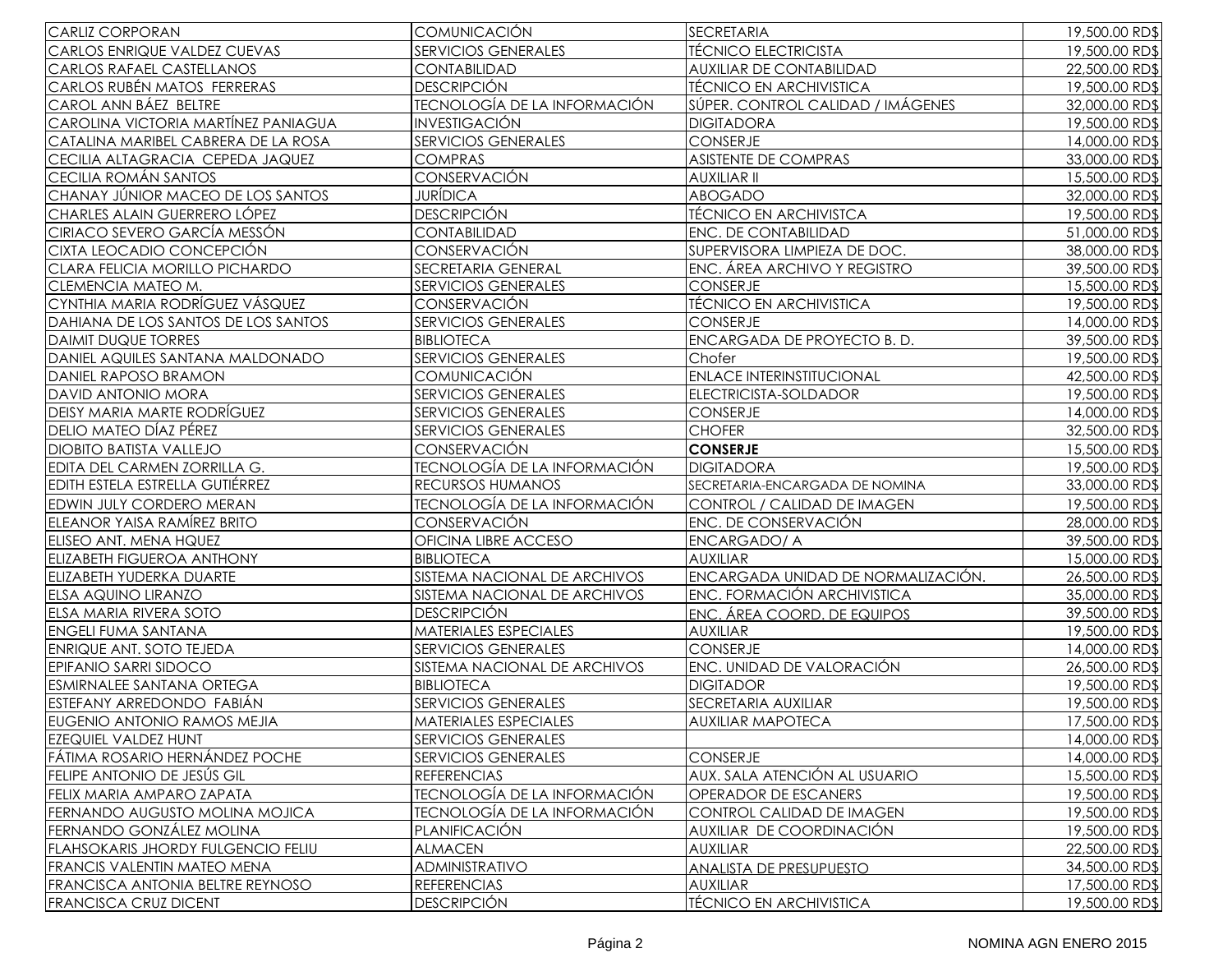| <b>IFRANCISCA MEDINA Y MEDINA</b> | <b>BIBLIOTECA</b>             | <b>AUXILIAR</b>                   | 19,500.00 RD\$ |
|-----------------------------------|-------------------------------|-----------------------------------|----------------|
| <b>IFRANCISCO MONTERO</b>         | <b>IREFERENCIAS</b>           | <b>JAUX. MOVIMIENTO DE LEGAJO</b> | 15,500.00 RD\$ |
| <b>GRISMELDIS RAQUEL PÉREZ</b>    | <b>IMATERIALES ESPECIALES</b> | <b>ISUPERVISORA DE FOTOTECA</b>   | 28,750.00 RD\$ |
| HAROLD MARCELINO FRÍAS MAGIOLO    | INVESTIGACIÓN                 | <b>AUXILIAR</b>                   | 22,500.00 RD\$ |
| <b>IHECTOR MATEO MARTE</b>        | ITECNOLOGIA DE LA INFORMACIÓN | <b>DIGITADOR</b>                  | 19,500.00 RD\$ |
| IHENRY JUADA PEÑA FELIZ           | ITECNOLOGIA DE LA INFORMACIÓN | <b>OPERADOR DE ESCÁNER</b>        | 19,500.00 RD\$ |
| IHEYDY MARIA MADERA HIDALGO       | <b>IADMINISTRATIVO</b>        | <b>ISECRETARIA</b>                | 19,500.00 RD\$ |
| IINDIRA MASSIEL TAVERAS FERNANDEZ | <b>DESCRIPCIÓN</b>            | <b>TECNICO EN ARCHIVISTICA</b>    | 19,500.00 RD\$ |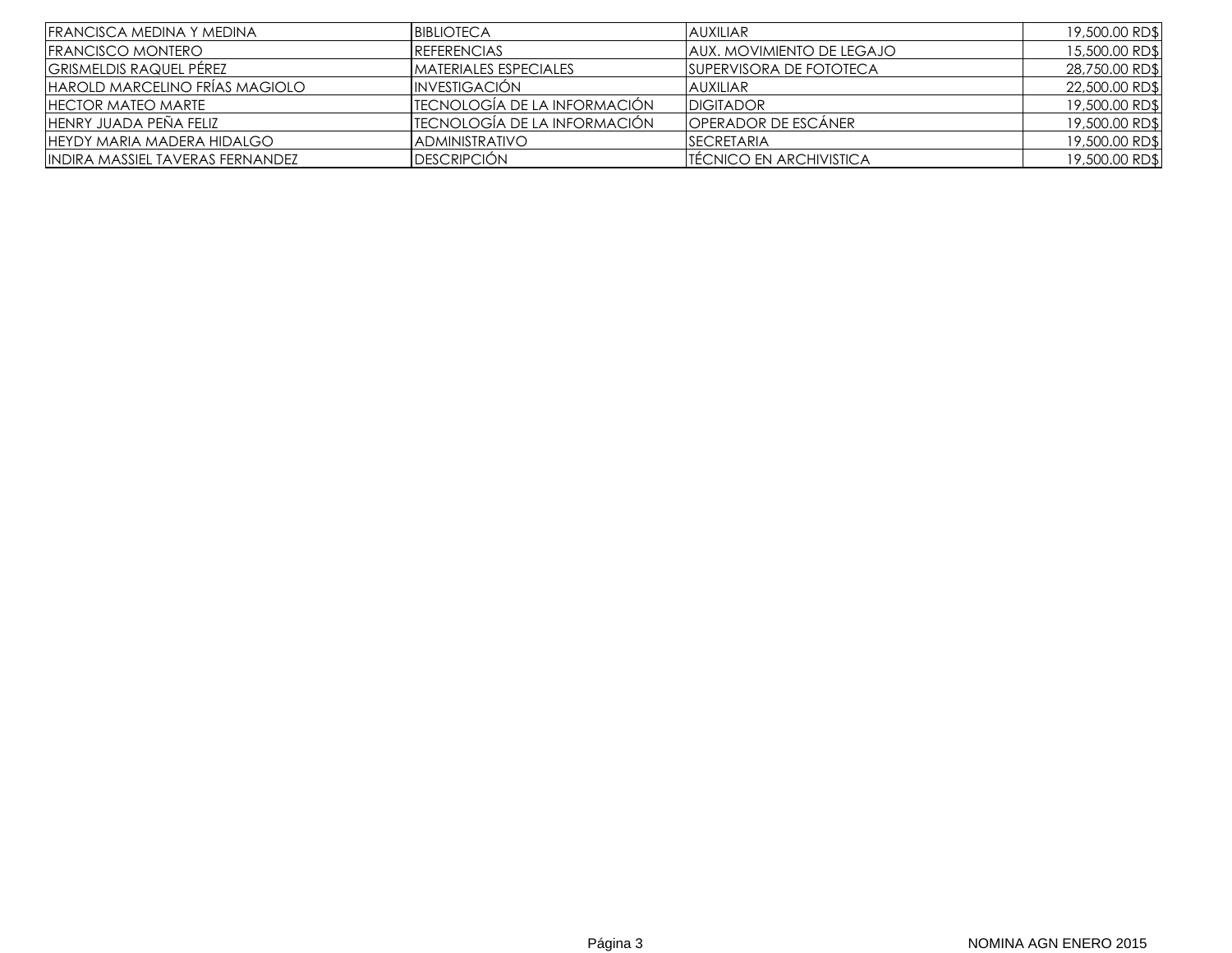| <b>INGINIO ALEJANDRO GARCÍA</b>          | <b>SERVICIOS GENERALES</b><br>SUPERVISOR TRANSPORTACIÓN     |                                     | 22,500.00 RD\$                   |
|------------------------------------------|-------------------------------------------------------------|-------------------------------------|----------------------------------|
| <b>INGRID MANUELA SURIEL CÁCERES</b>     | <b>REFERENCIAS</b><br>AUX. SALA DE ATENCIÓN AL USUARIO      |                                     | 19,500.00 RD\$                   |
| JACQUELINE DEL CARMEN ABAD BLANCO        | <b>INVESTIGACIÓN</b><br><b>AUXILIAR</b>                     |                                     | 22,500.00 RD\$                   |
| JAIRO MEJIA DÍAZ                         | CONSERJE<br><b>SERVICIOS GENERALES</b>                      |                                     | 14,000.00 RD\$                   |
| JASON RAFAEL CRISÓSTOMO GUERRERO.        | <b>TECNOLOGÍA DE LA INFORMACIÓN</b><br>ADMINISTRADOR DE RED |                                     | 25,500.00 RD\$                   |
| <b>JEOVANNY PAREDES</b>                  | <b>SERVICIOS GENERALES</b>                                  | <b>CONSERJE</b>                     |                                  |
| JOANNY RAFAEL HENRÍQUEZ HERNÁNDEZ        | CONSERVACIÓN                                                | <b>AUXILIAR CONTROL DE CALIDAD</b>  | 19,500.00 RD\$                   |
| <b>JOEL ESTRELLA CARELA</b>              | <b>SERVICIOS GENERALES</b>                                  | AUXILIAR MOVIMIENTOS LEGAJOS        | 15,000.00 RD\$                   |
| JOEL REYES CEPEDA                        | SECRETARIA GENERAL                                          | MENSAJERO INTERNO                   | 17,500.00 RD\$                   |
| JOHANNA DOGALIA ESPINAL LUGO             | <b>RECURSOS HUMANOS</b>                                     | <b>AUXILIAR</b>                     | 17,500.00 RD\$                   |
| JOHANNE LISSET TEJEDA CABRERA            | <b>DESCRIPCIÓN</b>                                          | <b>SUPERVISOR</b>                   | 26,500.00 RD\$                   |
| <b>JOHNNY WEBER FERMÍN</b>               | <b>SERVICIOS GENERALES</b>                                  | <b>ENCARGADO</b>                    | 55,000.00 RD\$                   |
| JONATAN BRUDY RONDON WILDE               | CONSERVACIÓN                                                | AUXILIAR DE RESTAURACIÓN            | 19,500.00 RD\$                   |
| <b>JOSÉ ALFREDO JIMÉNEZ ROSARIO</b>      | <b>BIBLIOTECA</b>                                           | <b>DIGITADOR</b>                    | 19,500.00 RD\$                   |
| JOSÉ CASTRO DE JESÚS                     | <b>SERVICIOS GENERALES</b>                                  | <b>CONSERJE</b>                     | 14,000.00 RD\$                   |
| JOSÉ EDUARDO CORONA DE JESÚS             | <b>SERVICIOS GENERALES</b>                                  | <b>INGENIERO ELÉCTRICO</b>          | 40,000.00 RD\$                   |
| <b>JOSÉ ENRIQUE RODRÍGUEZ ALCÁNTARA</b>  | CONSERVACIÓN                                                | AUXILIAR DE RESTAURACIÓN            | 19,500.00 RD\$                   |
| <b>JOSÉ FRANCISCO PÉREZ PÉREZ</b>        | <b>BIBLIOTECA</b>                                           | AUXILIAR HEMEROTECA                 | 22,500.00 RD\$                   |
| JOSÉ MARTÍN VILCHEZ UREÑA                | PLANIFICACIÓN                                               | COORD./SUP. DE CALIDAD PROC. ARCH.  | 70,000.00 RD\$                   |
| <b>JOSÉ MIGUEL GARABITO MESA</b>         | <b>SERVICIOS GENERALES</b>                                  | CONSERJE                            | 14,000.00 RD\$                   |
| JOSEFINA BAUTISTA MANZUETA               | <b>REFERENCIAS</b>                                          | <b>AUXILIAR DE INSTRUMENTOS</b>     | 19,500.00 RD\$                   |
| <b>JOSEFINA SANTOS MARTE</b>             | <b>MATERIALES ESPECIALES</b>                                | <b>TÉCNICO EN ARCHIVISTICA</b>      | 19,500.00 RD\$                   |
| <b>JOSELIN GONZÁLEZ GÓMEZ</b>            | <b>BIBLIOTECA</b>                                           | <b>ENC. UNIDAD MONOGRAFÍA</b>       | 28,500.00 RD\$                   |
| <b>JOSELYN ESPINAL</b>                   | <b>MATERIALES ESPECIALES</b>                                | COORDINADORA DE PRODUCCIÓN          | 26,500.00 RD\$                   |
| <b>JUAN BAUTISTA SÁNCHEZ ZABALA</b>      | <b>MATERIALES ESPECIALES</b>                                | ENC. ÁREA DE AUDIOVISUALES          | 39,500.00 RD\$                   |
| <b>JUAN DE DIOS SÁNCHEZ</b>              | <b>SERVICIOS GENERALES</b>                                  | <b>CONSERJE</b>                     |                                  |
| <b>JUAN FRANCISCO DOMÍNGUEZ NOVAS</b>    | <b>INVESTIGACIÓN</b>                                        | SUPERVISOR DE EDICIÓN               |                                  |
| <b>JUAN JOSÉ DÍAZ NERIO</b>              | <b>TECNOLOGÍA DE LA INFORMACIÓN</b>                         | ENC. ÁREA DE TECNOLOGÍA             |                                  |
| JUAN MANUEL COLON VERGES PÉREZ.          | TECNOLOGÍA DE LA INFORMACIÓN                                | PROGRAMADOR                         | 39,500.00 RD\$<br>28,500.00 RD\$ |
| <b>JUAN PABLO AGUASVIVAS RAMÍREZ</b>     | <b>REFERENCIAS</b>                                          | CONSERJE                            | 15,500.00 RD\$                   |
| <b>JUAN VARGAS GARCÍA</b>                | SECRETARIA GENERAL                                          |                                     |                                  |
| <b>JUANA AGUSTINA BEATO HILARIO</b>      | CONSERVACIÓN                                                | LIMPIEZA DE DOCUMENTOS              | 39,500.00 RD\$<br>15,500.00 RD\$ |
| JUANA MATEO DE LOS SANTOS                | <b>SERVICIOS GENERALES</b>                                  | CONSERJE                            | 14,000.00 RD\$                   |
| <b>JULIÁN ANTONIO VALDEZ RAMOS</b>       | <b>SERVICIOS GENERALES</b>                                  | <b>ELECTRICISTA</b>                 | 19,500.00 RD\$                   |
| <b>JULIO BELTRE</b>                      | <b>SECRETARIA GENERAL</b>                                   | <b>AUXILIAR DE CERTIFICACIONES</b>  | 22,500.00 RD\$                   |
| <b>JULIO ROQUE CRUZ</b>                  | CONSERVACIÓN                                                | LIMPIEZA DE DOCUMENTOS              | 15,500.00 RD\$                   |
| KARINA ELIZABETH BATISTA RODRÍGUEZ       | <b>BIBLIOTECA</b>                                           | ENC. ÁREA DE ADQUISICIÓN            | 32,500.00 RD\$                   |
| KATHERINE ELIZABETH DE LEÓN FERREIROS    | <b>DESCRIPCIÓN</b>                                          | <b>SECRETARIA</b>                   | 33,000.00 RD\$                   |
| <b>KATTY EFIGENIA TAPIA</b>              | JURÍDICA                                                    | AUXILIAR                            | 19,500.00 RD\$                   |
| KILSI ANYOLINA DIONISIO CEPEDA           | TECNOLOGÍA DE LA INFORMACIÓN                                | <b>DIGITALIZADORA</b>               | 17,500.00 RD\$                   |
| <b>KIRSYS ROSMERY PIMENTEL RODRÍGUEZ</b> | SISTEMA NACIONAL DE ARCHIVOS                                | ENC. UNIDAD DE ADMISIÓN             | 26,500.00 RD\$                   |
| LAURA ELISA PANIAGUA ORTIZ               | CONSERVACIÓN                                                |                                     | 17,250.00 RD\$                   |
| LENIN MILCIADIN SEGURA LÓPEZ             | <b>DESCRIPCIÓN</b>                                          | TÉCNICO EN ARCHIVISTICA             | 19,500.00 RD\$                   |
| LESSING NATTIER ALROHANA CORDERO CRUZ    | <b>TECNOLOGÍA DE LA INFORMACIÓN</b>                         | CONTROL CALIDAD DE IMAGEN           | 19,500.00 RD\$                   |
| LEYDE CRUZ RAMOS TEJEDA                  | <b>BIBLIOTECA</b>                                           | ENC. UNIDAD DE PERIÓDICOS           | 39,500.00 RD\$                   |
| LIDIAIDHET RAMÍREZ ROMERO                | <b>DESCRIPCIÓN</b>                                          | <b>TÉCNICO EN ARCHIVISTICA</b>      | 19,500.00 RD\$                   |
| LISBELL DE LEÓN MATEO                    | <b>DESCRIPCIÓN</b>                                          | <b>DIRECTOR/A INTERINA</b>          | 26,500.00 RD\$                   |
| LIVIO HEREDIA GARCÍA                     | <b>REFERENCIAS</b>                                          | <b>AUXILIAR MOVIMIENTOS LEGAJOS</b> | 19,500.00 RD\$                   |
| LOIDA EUNICE RIVERA C.                   | <b>REFERENCIAS</b>                                          | <b>SECRETARIA</b>                   | 19,500.00 RD\$                   |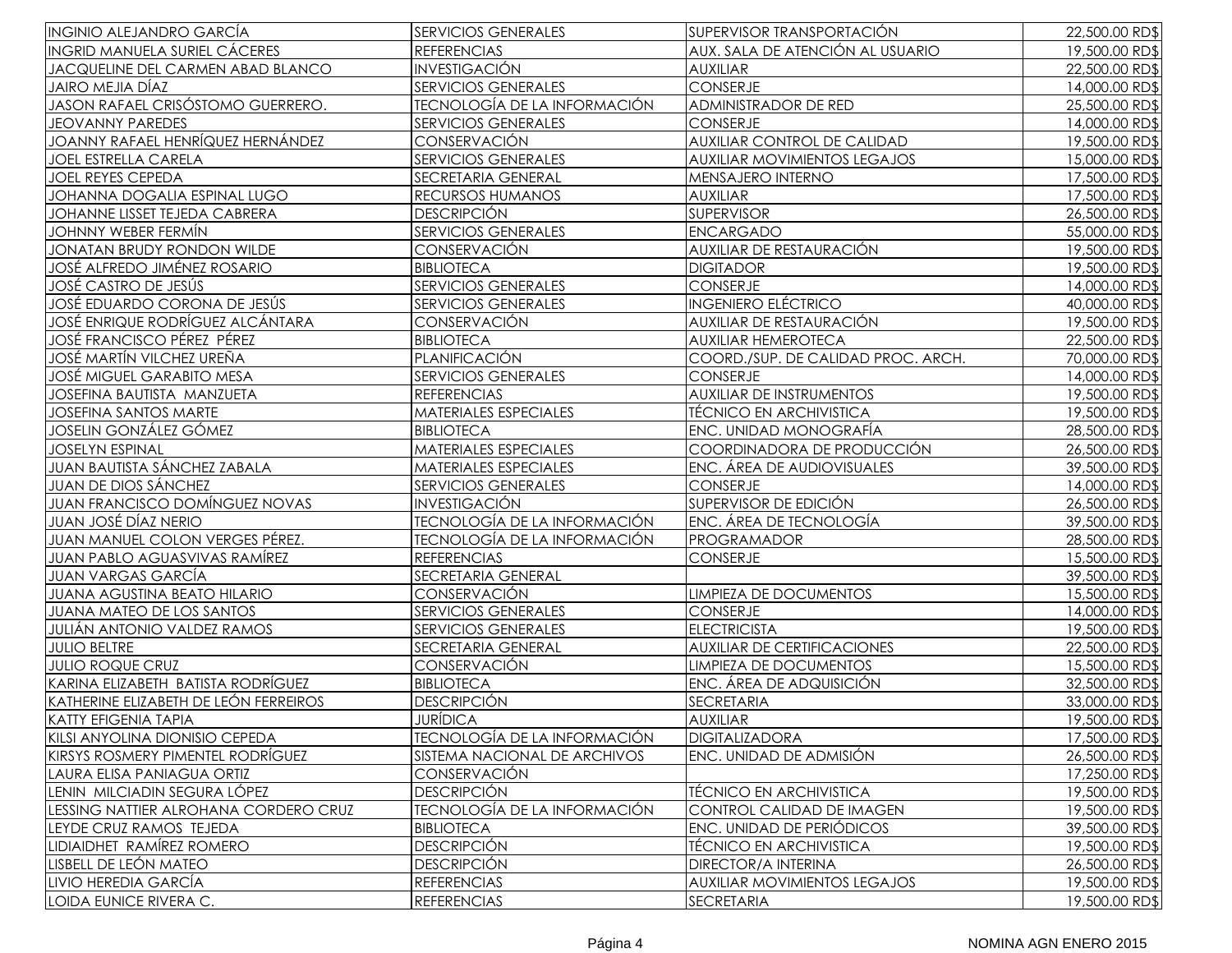| <b>LOURDES PANIAGUA GALVEZ</b>       | <b>REFERENCIAS</b>                                       | <b>AUXILIAR</b>                        | 19,500.00 RD\$                   |
|--------------------------------------|----------------------------------------------------------|----------------------------------------|----------------------------------|
| LUCIA SÁNCHEZ POLANCO                | SERVICIOS GENERALES                                      | AUXILIAR / COCINA/ DIRECCIÓN           | 19,500.00 RD\$                   |
| LUÍS ANDRÉS MARTY GERMAN             | <b>SERVICIOS GENERALES</b><br><b>AUXILIAR</b>            |                                        | 15,500.00 RD\$                   |
| LUÍS HENRY MOLINA FORTUNATO          | MATERIALES ESPECIALES<br><b>ASISTENTE DE AUDIOVISUAL</b> |                                        | 26,500.00 RD\$                   |
| LUÍS JOSÉ LÓPEZ MATOS                | ADMINISTRATIVO                                           | ENC. NC. ARCHIVO INTERMEDIO            | 28,500.00 RD\$                   |
| <b>LUISA MARIA BUENO</b>             | <b>DESCRIPCIÓN</b>                                       | <b>TÉCNICO EN ARCHIVISTICA</b>         | 19,500.00 RD\$                   |
| LUZ MARIA SOTO                       | MATERIALES ESPECIALES                                    | Descriptor                             | 22,500.00 RD\$                   |
| LUZ YUBERKIS QUITERIO PORTES         | <b>DESCRIPCIÓN</b>                                       | <b>TÉCNICO EN ARCHIVISTICA</b>         | 19,500.00 RD\$                   |
| <b>MACIEL NADIUSKA MEDRANO FRÍAS</b> | CONSERVACIÓN                                             | AUXILIAR DE RESTAURACIÓN               | 19,500.00 RD\$                   |
| MANUEL ANTONIO GUTIÉRREZ GARCÍA      | <b>SERVICIOS GENERALES</b>                               | <b>CHOFER</b>                          | 19,500.00 RD\$                   |
| MANUEL DE JESÚS ARIAS DE LA CRUZ     | <b>INVESTIGACIÓN</b>                                     | <b>ENCARGADO DE FUENTES ORALES</b>     | 34,500.00 RD\$                   |
| MARGARITA MARIA MATEO VIÑAS          | <b>DESCRIPCIÓN</b>                                       | <b>AUXILIAR FONDO DE PRESIDENCIA</b>   | 19,500.00 RD\$                   |
| MARIA LUISA PIERRE ÁNGELES           | <b>DESCRIPCIÓN</b>                                       | CONTROL CALIDAD DE IMAGEN              | 19,500.00 RD\$                   |
| <b>MARIA ROSA MARTÍNEZ</b>           | <b>SERVICIOS GENERALES</b>                               | <b>CONSERJE</b>                        | 12,000.00 RD\$                   |
| MARIANA REYES MINAYA                 | <b>SERVICIOS GENERALES</b>                               | CONSERJE                               | 14,000.00 RD\$                   |
| <b>MARIBEL MEDINA RAMÍREZ</b>        | CONSERVACIÓN                                             | ASISTENTE DE LA COPIADORA              | 15,500.00 RD\$                   |
| MARILYN PICHARDO SEGUNDO DE GONZÁLEZ | CONSERVACIÓN                                             | SUPERVISORA                            | 26,500.00 RD\$                   |
| MARINO PULINARIO PULINARIO           | <b>REFERENCIAS</b>                                       | DESCRIPTOR/ MOVIMIENTO DE LEGAJO       | 19,500.00 RD\$                   |
| MARITZA A. MOLINA F.                 | <b>SECRETARIA GENERAL</b>                                | DIRECTOR/A                             | 70,000.00 RD\$                   |
| <b>MARTA IRENE TORRES ESPINAL</b>    | CONSERVACIÓN                                             | TÉCNICO DE RESTAURACIÓN                | 26,500.00 RD\$                   |
| MARTINA RUFINO LÓPEZ                 | CONSERVACIÓN                                             | <b>AUXILIAR LIMPIEZA DE DOCUMENTOS</b> | 15,500.00 RD\$                   |
| MAURA SOLER                          | <b>SERVICIOS GENERALES</b>                               | <b>CONSERJE</b>                        | 14,000.00 RD\$                   |
| MELISSA DE JESÚS ZORRILLA            | <b>TECNOLOGÍA DE LA INFORMACIÓN</b>                      | <b>SECRETARIA</b>                      | 19,500.00 RD\$                   |
| MELVYN ALEXANDER PIMENTEL REYES.     | TECNOLOGÍA DE LA INFORMACIÓN                             | SOPORTE TÉCNICO                        | 25,500.00 RD\$                   |
| MERCEDES LILIAN GERALDO ZAYAS        | <b>DESCRIPCIÓN</b>                                       | <b>TÉCNICO EN ARCHIVISTCA</b>          | 19,500.00 RD\$                   |
| MERCEDES MARIA CARVAJAL HERNÁNDEZ    | <b>REFERENCIAS</b>                                       | <b>AUXILIAR/ DEPOSITO</b>              | 17,500.00 RD\$                   |
| MERCEDES ZAPATA                      | <b>SERVICIOS GENERALES</b>                               | <b>CONSERJE</b>                        |                                  |
| MIGUEL ÁLVAREZ MANZUETA              | CONSERVACIÓN                                             | <b>AUXILIAR / DEPOSITO</b>             |                                  |
| MIGUEL ANGEL HENRÍQUEZ POLANCO       | CONSERVACIÓN                                             | ENCARGADO DE ENCUADERNACIÓN            |                                  |
| MIGUEL ANTONIO SÁNCHEZ TAVERAS       | <b>BIBLIOTECA</b>                                        | <b>AUXILIAR</b>                        | 26,500.00 RD\$<br>19,500.00 RD\$ |
| MIGUEL RAMÓN TEJADA COLL             | RECURSOS HUMANOS                                         | DIRECTOR/A                             | 70,000.00 RD\$                   |
| <b>MIRIAM HELENA YAPOR</b>           | SECRETARIA GENERAL                                       | <b>AUXILIAR</b>                        | 17,250.00 RD\$                   |
| MIRTHA XIOMARA ALTAGRACIA PERALTA    | <b>DESCRIPCIÓN</b>                                       | <b>SUPERVISORA</b>                     | 22,500.00 RD\$                   |
| NATALIA SÁNCHEZ                      | <b>INVESTIGACIÓN</b>                                     | <b>SECRETARIA</b>                      | 19,500.00 RD\$                   |
| NICOLÁS PIMENTEL                     | CONSERVACIÓN                                             | TÉCNICO DE RESTAURACIÓN                | 19,500.00 RD\$                   |
| NIURCA JANELYS FELIZ GÓMEZ           | <b>REFERENCIAS</b>                                       | <b>AUXILIAR</b>                        | 19,500.00 RD\$                   |
| NOEMI ALTAGRACIA CALDERÓN CÁCERES    | ADMINISTRATIVO                                           | ASISTENTE DE LA DIRECCIÓN.             | 70,000.00 RD\$                   |
| OCTAVIO BENJAMÍN TEJADA M.           | <b>TECNOLOGÍA DE LA INFORMACIÓN</b>                      | CONTROL CALIDAD DE IMAGEN              | 19,500.00 RD\$                   |
| OLGA ALTMAN ALTAMN                   | <b>INVESTIGACIÓN</b>                                     | AUXILIAR DE EDICIÓN                    | 19,500.00 RD\$                   |
| <b>ORBITO ROSADO RAMÍREZ</b>         | <b>REFERENCIAS</b>                                       | <b>TÉCNICO</b>                         | 19,500.00 RD\$                   |
| <b>ORQUIDEA CORREA ALIES</b>         | <b>DESCRIPCIÓN</b>                                       | SUPERVISOR/ A                          | 26,500.00 RD\$                   |
| <b>OSCA ARISMENDY FELIZ CLARIS</b>   | <b>REFERENCIAS</b>                                       | <b>REFERENCISTA</b>                    | 28,000.00 RD\$                   |
| OSCAR DOMINGO OROZCO DE LA CRUZ      | <b>DESCRIPCIÓN</b>                                       | <b>TÉCNICO EN ARCHIVISTICA</b>         | 19,500.00 RD\$                   |
| OSCAR RAFAEL DE JESÚS TAVAREZ        | TECNOLOGÍA DE LA INFORMACIÓN                             |                                        | 22,500.00 RD\$                   |
| PATRIA PINEDA GUZMÁN                 | <b>SERVICIOS GENERALES</b>                               | <b>CONSERJE</b>                        | 14,000.00 RD\$                   |
| PATRICIA VELÁSQUEZ                   | TECNOLOGÍA DE LA INFORMACIÓN                             | <b>DIGITADORA</b>                      | 19,500.00 RD\$                   |
| PAULA MARIA DISLA DE FERNANDEZ       | <b>DESCRIPCIÓN</b>                                       | <b>DESCRIPTORA</b>                     | 19,500.00 RD\$                   |
| PEDRO ANTONIO CRUZ RODRÍGUEZ         | CONSERVACIÓN                                             | LIMPIEZA DE DOCUMENTOS                 | 19,500.00 RD\$                   |
| PEDRO PABLO DE LA CRUZ RAMÍREZ       | SISTEMA NACIONAL DE ARCHIVOS                             | ENC. UNIDAD DE MISIONES                | 26,500.00 RD\$                   |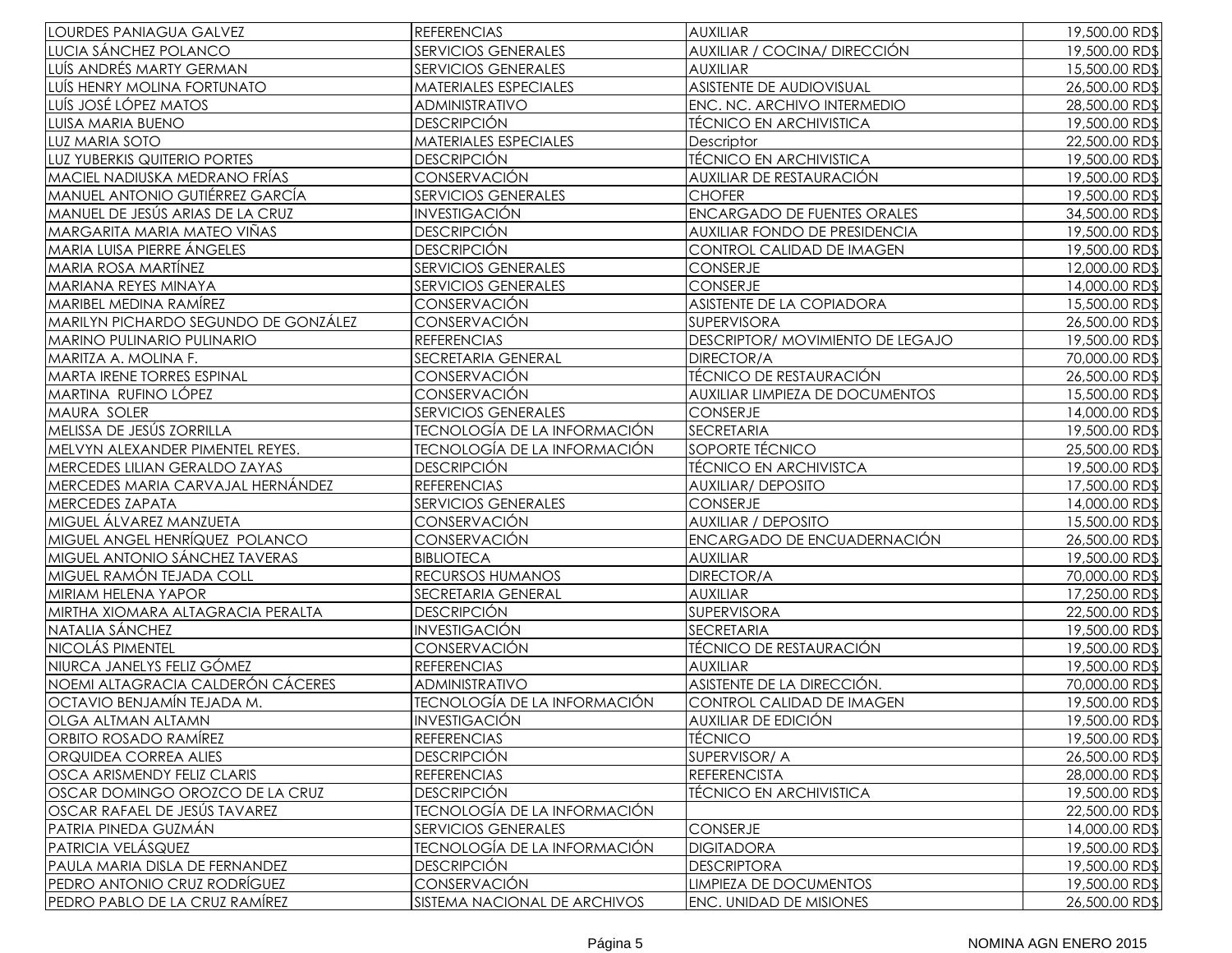| PEDRO PABLO VÁSQUEZ A.                 | <b>SERVICIOS GENERALES</b>                             | <b>ENC. DE MANTENIMIENTO</b>          | 26,500.00 RD\$  |
|----------------------------------------|--------------------------------------------------------|---------------------------------------|-----------------|
| PEDRO PUBLIO DE LEÓN CONCEPCIÓN        | ENC. SALA DE ATENCIÓN AL USUARIO<br><b>REFERENCIAS</b> |                                       | 39,500.00 RD\$  |
| PERLA TANIA REYES DÍAZ                 | <b>INVESTIGACIÓN</b><br>TÉCNICO EN ARCHIVISTICA        |                                       | 22,500.00 RD\$  |
| PRICILIA ALEJANDRINA MARTÍNEZ ALIES    | <b>DESCRIPCIÓN</b><br><b>SUPERVISORA</b>               |                                       | 26,500.00 RD\$  |
| RAFAEL ROLANDO DEL MONTE SORIANO       | <b>INVESTIGACIÓN</b>                                   |                                       | 17,250.00 RD\$  |
| RAFAEL TEMISTOCLE URIBE RODRÍGUEZ      | <b>MATERIALES ESPECIALES</b>                           | TECN. UNIDAD DOCUMENTOS ESPECIALES    |                 |
| RAFAEL YODARYS PUJOLS BATISTA          | <b>SERVICIOS GENERALES</b>                             | <b>CONSERJE</b>                       | 12,000.00 RD\$  |
| RAFAELA VICENTE                        | CONSERVACIÓN                                           | <b>AUXILIAR I</b>                     | 15,500.00 RD\$  |
| RAYLIN ALEXANDER CALVO LÓPEZ           | <b>REFERENCIAS</b>                                     | <b>ENC. DE INSTRUMENTOS</b>           | 39,500.00 RD\$  |
| RAYMUNDO MANUEL GONZÁLEZ DE PEÑA       | <b>INVESTIGACIÓN</b>                                   | <b>INVESTIGADOR Y ASESOR</b>          | 70,000.00 RD\$  |
| RAYNIRA LÓPEZ JIMENEZ                  | <b>CONSERVACIÓN</b>                                    | <b>AUXILIAR</b>                       | 19,500.00 RD\$  |
| REYNALDO JOSÉ ENCARNACIÓN JIMENEZ      | <b>MATERIALES ESPECIALES</b>                           | <b>AUXILIAR AUDIOVISUALES</b>         | 19,500.00 RD\$  |
| <b>RICARDO SORIANO ALMONTE</b>         | <b>TECNOLOGÍA DE LA INFORMACIÓN</b>                    |                                       | 39,500.00 RD\$  |
| ROBERT RAFAEL GONZÁLEZ CASTILLO        | <b>DESCRIPCIÓN</b>                                     | <b>DESCRIPTOR</b>                     | 19,500.00 RD\$  |
| ROBERTO CASSÁ BERNARDO DE QUIROZ       | <b>DIRECCIÓN GENERAL</b>                               | <b>DIRECTOR/ A GRAL</b>               | 175,000.00 RD\$ |
| ROBERTO MARTÍNEZ CORDERO               | <b>SERVICIOS GENERALES</b>                             | ENCARGADO NAVE DE HAINA               | 26,500.00 RD\$  |
| ROBERTO RODRÍGUEZ REGALADO             | <b>MATERIALES ESPECIALES</b>                           | OPERADOR TÉCNICO                      | 26,500.00 RD\$  |
| ROCIO ISMAELINA DEVERS LIRIANO         | <b>INVESTIGACIÓN</b>                                   | SUPERVISORA DE ARCHIVISTICA           | 26,500.00 RD\$  |
| ROSA ELENA FIGUEREO ENCARNACIÓN        | <b>BIBLIOTECA</b>                                      | <b>DIRECTOR/A</b>                     | 70,000.00 RD\$  |
| ROSARIO ALTAGRACIA UREÑA FDEZ          | SISTEMA NACIONAL DE ARCHIVOS                           | <b>SECRETARIA</b>                     | 38,000.00 RD\$  |
| ROSEMERY FANFAN TORRES                 | <b>ALMACEN</b>                                         | <b>AUXILIAR</b>                       | 22,500.00 RD\$  |
| ROXANNA YVE JIMENEZ ABREU              | <b>DESCRIPCIÓN</b>                                     | <b>DESCRIPTORA</b>                    | 19,500.00 RD\$  |
| SAMUEL DE JESÚS MARTÍNEZ               | <b>CONSERVACIÓN</b>                                    | AUXILIAR DE RESTAURACIÓN              | 19,500.00 RD\$  |
| SARAH MARGARITA RODRÍGUEZ TAVERAS      | <b>SERVICIOS GENERALES</b>                             | <b>CONSERJE</b>                       | 14,000.00 RD\$  |
| SHIRLEYS BATISTA MERCEDES              | TECNOLOGÍA DE LA INFORMACIÓN                           | <b>DIGITADOR</b>                      | 19,500.00 RD\$  |
| SILVESTRINA BERROA                     | <b>SERVICIOS GENERALES</b>                             | CONSERJE                              | 14,000.00 RD\$  |
| SORIBEL MONTERO MONTERO                | <b>REFERENCIAS</b>                                     | <b>AUXILIAR</b>                       | 15,500.00 RD\$  |
| SULEIKA DE JESÚS                       | <b>SERVICIOS GENERALES</b>                             | CONSERJE                              | 14,000.00 RD\$  |
| SUSANA POLANCO VÁSQUEZ                 | <b>DESCRIPCIÓN</b>                                     | <b>SECRETARIA</b>                     | 19,500.00 RD\$  |
| TEANY A. VILLALONA                     | SISTEMA NACIONAL DE ARCHIVOS                           | ENC. ÁREA INVESTIGACIÓN Y DIVULGACIÓN | 26,500.00 RD\$  |
| <b>TEODORO EUGENIO VIOLA PARRA</b>     | <b>DESCRIPCIÓN</b>                                     | DIRECTOR/A                            | 70,000.00 RD\$  |
| <b>TERESA TURBIDES OLEA</b>            | <b>CONTABILIDAD</b>                                    | <b>ASISTENTE</b>                      | 33,000.00 RD\$  |
| <b>TERESITA GONZÁLEZ DÍAZ</b>          | <b>PLANIFICACIÓN</b>                                   | <b>ENCARGADA DE PROYECTOS</b>         | 40,000.00 RD\$  |
| TOMAS ENMANUEL CAMACHO DE LAR ROSA     | <b>TECNOLOGÍA DE LA INFORMACIÓN</b>                    | TÉCNICO CONTROL DE IMAGEN             | 19,500.00 RD\$  |
| <b>VALENTINA ALMANZAR CRUZ</b>         | SISTEMA NACIONAL DE ARCHIVOS                           | <b>TÉCNICO EN ARCHIVISTICA</b>        | 19,500.00 RD\$  |
| VETILIO JOAQUÍN ALFAU DEL VALLE        | MATERIALES ESPECIALES                                  | COORD. DE CATALOGACIÓN                | 39,500.00 RD\$  |
| <b>VETINIA ENORACIA PÉREZ PÉREZ</b>    | CONSERVACIÓN                                           | <b>AUXILIAR</b>                       | 19,500.00 RD\$  |
| VICTOR MANUEL LUGO CARRERO             | <b>MATERIALES ESPECIALES</b>                           | DIRECTOR/A                            | 70,000.00 RD\$  |
| <b>VICTORIA SANTANA</b>                | SERVICIOS GENERALES                                    | <b>CONSERJE</b>                       | 14,000.00 RD\$  |
| VIELKA NAYBEL ROA ALCÁNTARA            | MATERIALES ESPECIALES                                  | TECN. DOCUMENTOS ELECTRÓNICOS         | 22,500.00 RD\$  |
| VITERBO D'OLEO RODRÍGUEZ               | <b>REFERENCIAS</b>                                     | <b>AUXILIAR INSTRUMENTOS</b>          | 19,500.00 RD\$  |
| <b>WAGNER SANTANA VARGAS</b>           | <b>SERVICIOS GENERALES</b>                             | <b>AUXILIAR</b>                       | 15,500.00 RD\$  |
| <b>WAGNER VALLEJO RUFINO</b>           | <b>MATERIALES ESPECIALES</b>                           | <b>AUXILIAR FOTOTECA</b>              | 19,500.00 RD\$  |
| <b>WELITON DE ÓLEO ROMERO</b>          | <b>SERVICIOS GENERALES</b>                             | <b>CONSERJE</b>                       | 15,500.00 RD\$  |
| WENDY CAROL DE LA ROSA SÁNCHEZ         | TECNOLOGÍA DE LA INFORMACIÓN                           | <b>DIGITADORA</b>                     | 19,500.00 RD\$  |
| XIOMARA ALTAGRACIA DE LA CRUZ PIMENTEL | <b>BIBLIOTECA</b>                                      | <b>DIGITADORA</b>                     | 19,500.00 RD\$  |
| YADY MABEL HERRERA FELIZ               | <b>SERVICIOS GENERALES</b>                             | <b>CONSERJE</b>                       | 12,000.00 RD\$  |
| YAHAIRA ANTONIA FERNANDEZ VÁSQUEZ      | <b>INVESTIGACIÓN</b>                                   | <b>DIGITADORA</b>                     | 19,500.00 RD\$  |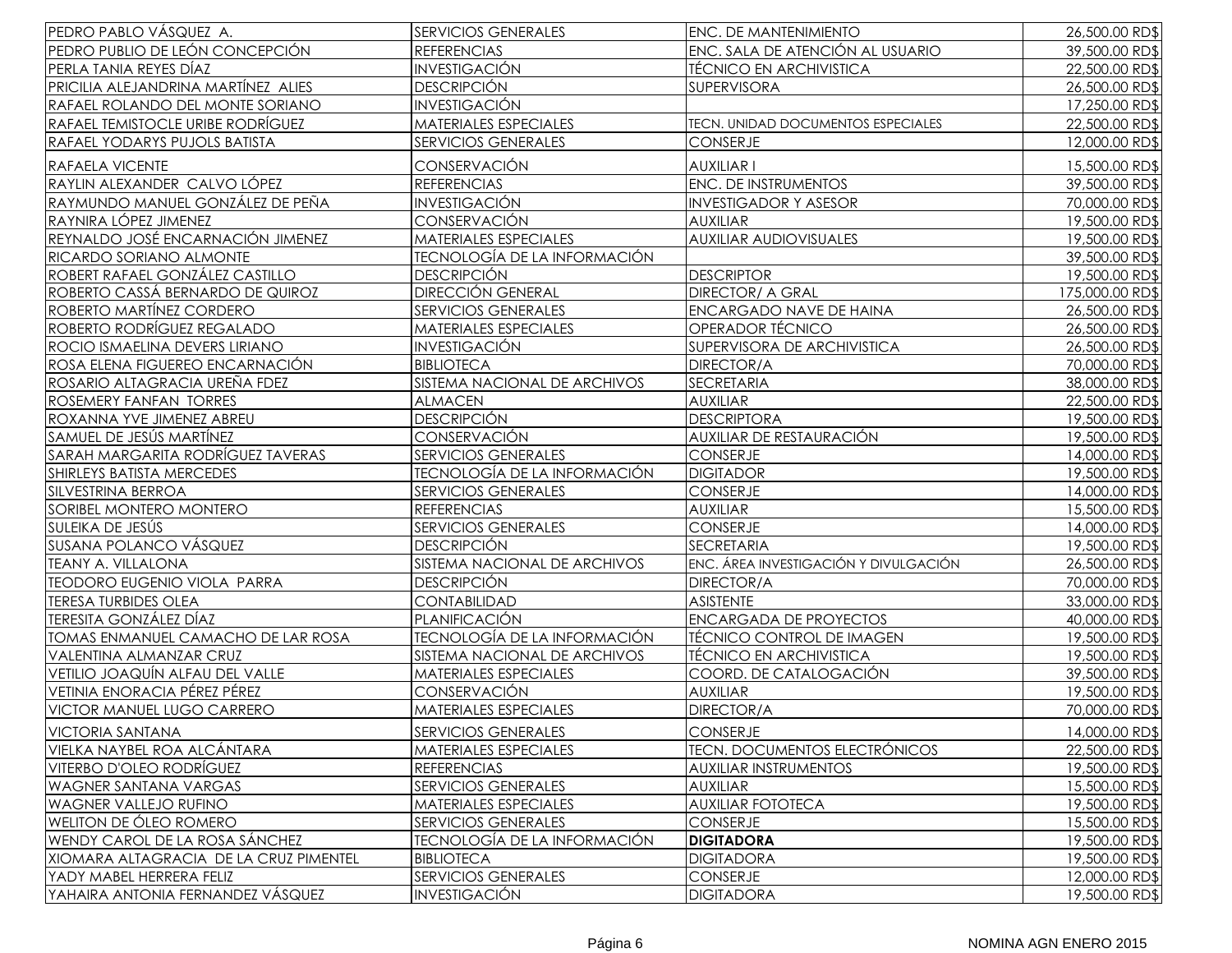| YAHAIRA JIMÉNEZ ADAMES           | <b>REFERENCIAS</b>           | <b>DIGITADORA</b>                | 19,500.00 RD\$ |
|----------------------------------|------------------------------|----------------------------------|----------------|
| IYAHILERIN ESTRELLA SEVERINO     | IECNOLOGÍA DE LA INFORMACIÓN | <b>CONTROL CALIDAD DE IMAGEN</b> | 19,500.00 RD\$ |
| YANIRA ALTAGRACIA BERROA EUSEBIO | SISTEMA NACIONAL DE ARCHIVOS | ENC. COORDINACIÓN ARCHIVISTICA   | 39,500.00 RD\$ |
| IYARITZA MORENO PICHARDO         | <b>CONSERVACIÓN</b>          | CONTROL CALIDAD DE IMAGEN        | 19,500.00 RD\$ |
| YASER RAFAEL MONTERO PEÑA        | TECNOLOGÍA DE LA INFORMACIÓN |                                  | 19,500.00 RD\$ |
| YENIFER DE LA ROSA CASTILLO      | <b>MATERIALES ESPECIALES</b> | <b>AUXILIAR</b>                  | 19,500.00 RD\$ |
| YERLIN MONTERO ENCARNACIÓN       | <b>SERVICIOS GENERALES</b>   | <b>PINTOR/EBANISTA</b>           | 15,500.00 RD\$ |
| YESENIA FELIZ CUEVAS             | <b>IRECURSOS HUMANOS</b>     | <b>SECRETARIA</b>                | 17,500.00 RD\$ |
| YEVALYN MONTERO ESPEJO           | <b>CONSERVACIÓN</b>          | <b>ITÉCNICO ENCUADERNACIÓN</b>   | 34,500.00 RD\$ |
| Iyohaira katerin torres estévez  | <b>MATERIALES ESPECIALES</b> | <b>AUXILIAR</b>                  | 19,500.00 RD\$ |
| YUDELKYS TERRERO RUBIO           | <b>SERVICIOS GENERALES</b>   | <b>CONSERJE</b>                  | 14,000.00 RD\$ |
| ZUNARIM ZARZUELA FELIZ           | SISTEMA NACIONAL DE ARCHIVOS | <b>IENC. CONTROL DE SISTEMA</b>  | 39,500.00 RD\$ |

**Miguel R. Tejada Coll** Director Recursos Humanos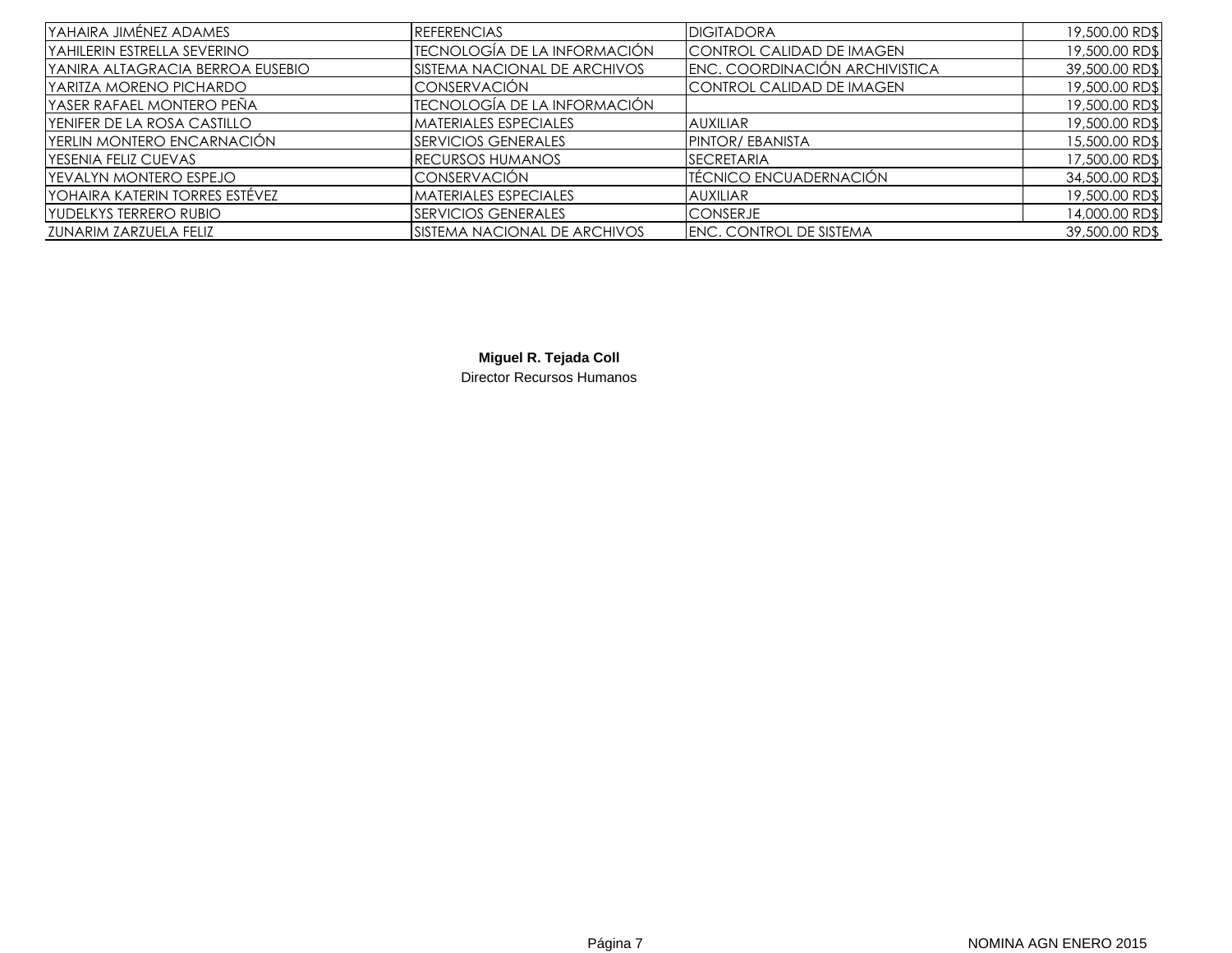## **ARCHIVO GENERAL DE LA NACIÓN**

### **Nomina según Resolución 1-13 DIGEIG TOTAL**

#### **ENERO DEL 2015** CONTRATADOS 735,750.00

| <b>NOMBRE</b>                            | FECHA DE<br><b>INGRESO</b> | <b>DEPARTAMENTO</b>                     | <b>POSICIÓN</b>                       | <b>CONTRATOS</b><br><b>TSS</b> |
|------------------------------------------|----------------------------|-----------------------------------------|---------------------------------------|--------------------------------|
| ADONIA AYALIVIS CABRERA ROSARIO          |                            | 05/08/2014 INVESTIGACIÓN                | <b>SECRETARIA</b>                     | 15,000.00                      |
| <b>ALCIDES HAMBURGO DÍAZ BATISTA</b>     |                            | 01/02/2014 COMUNICACIÓN                 | <b>ENC. DE RELACIONES PUBLICAS</b>    | 34,500.00                      |
| ALEJANDRO AGUSTÍN LA POUBLE PÉREZ        |                            | 07/08/2014 INVESTIGACIÓN                | <b>DIGITADOR</b>                      | 15,000.00                      |
| ALIDA VALENZUELA RAMÓN                   |                            | 01/09/2014 SERVICIOS GENERALES          | <b>CONSERJE</b>                       | 12,000.00                      |
| <b>ALTHUSSEN JEREZ CAMILO</b>            |                            | 06/10/2014 MATERIALES ESPECIALES        | ENC. INTERINO MAPOTECA                | 30,000.00                      |
| ÁLVARO ANTONIO CAAMAÑO SANTANA           |                            | 01/12/2014 INVESTIGACIÓN                | COORDINADOR DEL PROGRAMA RADIAL       | 50,000.00                      |
| ANTONIO MARIA CONCEPCIÓN ORTIZ           | 23/09/2014 ALMACEN         |                                         | <b>AUXILIAR</b>                       | 15,000.00                      |
| <b>ARIEL BIENVENIDO ARIAS SURIEL</b>     |                            | 01/09/2014 MATERIALES ESPECIALES        | <b>AUXILIAR</b>                       | 15,000.00                      |
| CAROLINA ANTONIA CANELA TEJADA           |                            | 24/10/2014 REFERENCIAS                  | <b>AUXILIAR</b>                       | 17,500.00                      |
| <b>CLAUDIA PATRICIA ROSARIO BAUTISTA</b> |                            | 19/11/2012 TECNOLOGÍA DE LA INFORMACIÓN | RECEPCIONISTA / DIRECCIÓN             | 15,500.00                      |
| DAHIANA ALEJANDRA CORONA PAREDES         | 02/01/2014 ALMACEN         |                                         | <b>ENC. INTERINA</b>                  | 28,000.00                      |
| DANIEL DE JESÚS PÉREZ PAYANO             |                            | 01/01/2011 INVESTIGACIÓN                | <b>DIAGRAMADOR</b>                    | 17,250.00                      |
| <b>EMMANUEL HUMBERTO RODRÍGUEZ LORA</b>  |                            | 22/10/2014 REFERENCIAS                  | <b>AUXILIAR</b>                       | 17,500.00                      |
| <b>ERNESTO IDELBRANDO JIMÉNEZ</b>        |                            | 04/06/2012 TECNOLOGÍA DE LA INFORMACIÓN | <b>GERENTE PROYECTO DE DIGITACIÓN</b> | 50,000.00                      |
| <b>ESTHEFANY HERNÁNDEZ QUERO</b>         | 01/12/2014 COMPRAS         |                                         | <b>AUXILIAR</b>                       | 15,000.00                      |
| GINA MATILDE PÉREZ MENA                  | 31/10/2014 COMPRAS         |                                         | <b>AUXILIAR</b>                       | 15,000.00                      |
| <b>JIMMY MARTÍNEZ</b>                    | 03/02/2014 HAINA           |                                         | <b>CLASIFICADOR DE DOCUMENTOS</b>     | 15,000.00                      |
| <b>JOSÉ FRANCISCO SUERO MOREL</b>        |                            | 03/10/2014 ADMINISTRATIVO               | DIRECTOR/A                            | 74,000.00                      |
| <b>JUAN TOMAS TURBIDES OLEA</b>          |                            | 03/02/2014 CONSERVACIÓN                 | <b>CLASIFICADOR DE DOCUMENTOS</b>     | 15,000.00                      |
| KELMI ZARZUELA DE OLEO                   | 02/06/2014 SAN JUAN        |                                         | <b>AUXILIAR</b>                       | 15,000.00                      |
| LISA MARIA CARRASCO PLACENCIO            |                            | 08/03/2012 MATERIALES ESPECIALES        | <b>AUXILIAR</b>                       | 15,000.00                      |
| LUCRECIA MARIA GARCÍA RODRÍGUEZ          |                            | 05/02/2008 SECRETARIA GENERAL           | <b>ENC. ENTREGA CERTIFICACIONES</b>   | 28,000.00                      |
| <b>MANUEL ANTONIO GUTIÉRREZ FELIZ</b>    |                            | 03/02/2014 CONSERVACIÓN                 | <b>CLASIFICADOR DE DOCUMENTOS</b>     | 15,000.00                      |
| NÉSTOR MIGUEL MORFA HERNÁNDEZ            |                            | 11/08/2014 BIBLIOTECA                   | <b>DIGITADOR</b>                      | 15,000.00                      |
| PADILLA SORANGE CASTILLO                 |                            | 26/10/2014 MATERIALES ESPECIALES        | <b>AUXILIAR</b>                       | 15,000.00                      |
| PAMELA VICTORIA CALDERÓN MEJIA           |                            | 03/02/2014 RECURSOS HUMANOS             | ANALISTA DE RECURSOS HUMANOS          | 19,500.00                      |
| PAOLA BENEDICTA MEJIA BOBADILLA          |                            | 03/02/2014 INVESTIGACIÓN                | ASISTENTE DE INVESTIGACIÓN            | 15,000.00                      |
| PASTOR DE LA ROSA VENTURA                |                            | 03/11/2014 INVESTIGACIÓN                | <b>TÉCNICO</b>                        | 22,500.00                      |
| PATRICIA SOCORRO ORTEGA MÉNDEZ           |                            | 17/06/2014 BIBLIOTECA                   | <b>DIGITADORA</b>                     | 15,000.00                      |
| POLIVIO YOMAR PUCHEU MARTÍNEZ            | 23/06/2014 ALMACEN         |                                         | OPERADOR DE ALMACEN                   | 15,000.00                      |
| ROSA LIDIA CABRERA DE LOS SANTOS         |                            | 22/08/2014 SERVICIOS GENERALES          | <b>SECRETARIA</b>                     | 19,500.00                      |
| YEIRO EMILIO POOL BARETT                 |                            | 01/05/2014 REFERENCIAS                  | <b>MOVIMIENTOS DE LEGAJOS</b>         | 15,000.00                      |
| Iyisel sánchez santana                   |                            | 01/04/2013 MATERIALES ESPECIALES        | <b>AUXILIAR</b>                       | 15,000.00                      |
| YOHANNA ANTONIO AQUINO                   | 01/09/2014 SAN JUAN        |                                         | <b>SECRETARIA</b>                     | 15,000.00                      |
| YSAAC JULIO VARGAS CASTILLO              |                            | 19/05/2014 INVESTIGACIÓN                | <b>DIGITADOR</b>                      | 15,000.00                      |